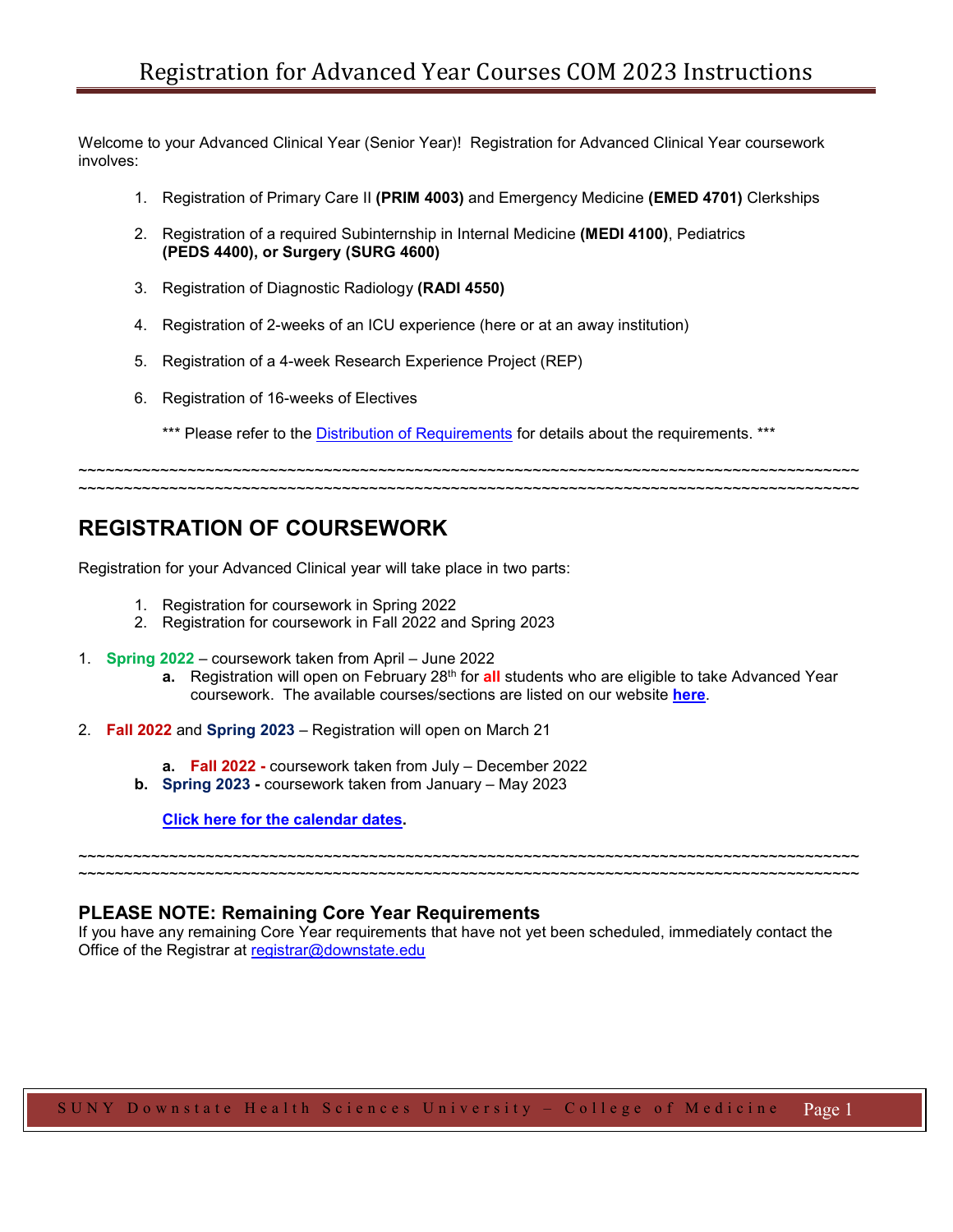# **On-line Registration**

## **Spring 2022 Registration**

Registration will be available from February 28 – March 7, 2022 for **all** students who are eligible to take coursework in the **Spring 2022 semester. Students** will access [myDownstate](https://www.downstate.edu/education-training/mydownstate/index.html) "Banner Self Service" to register for Advanced Year coursework. Students have to be active, eligible to register, not have required coursework to take and be free from holds on their record which prevent registration. After March 7th, you will use an add/drop form for **all** add/drop transactions for the **Spring 2022** semester. The available courses/sections are listed on our website **[here](https://www.downstate.edu/education-training/student-services/registrar/_documents/catalog/adv_year_catalog_listing.pdf)**. *(All courses and sections are subject to change.)*

### **Fall 2022 and Spring 2023 Registration**

Students who are active, eligible to register and who do not have holds on their record which prevent registration beginning on **March 21** will access [myDownstate](https://www.downstate.edu/education-training/mydownstate/index.html) "Banner Self Service" to register for Advanced Year coursework.

On-line registration will remain available as follows:

• **Fall 2022** > March 21 – April 15. After this date, you will use an add/drop form for **all** add/drop transactions for the **Fall 2022** semester.

**Spring 2022** > March 21 – September 30. After this date, you will need to use an add/drop form for **all** add/drop transactions.

**[Click here for the](https://www.downstate.edu/education-training/student-services/registrar/_documents/class_meeting_materials/add_drop_dates_2022_22.pdf) add/drop dates**

*Please note***: DO NOT USE INTERNET EXPLORER for on-line registration.** *Please note***: Registration begins at 12:00 am on the first day and ends at 11:59 pm on the last day of registration.**

#### **Course Reference Numbers**

**It is very important to note that Course Reference Numbers (CRNs) are term specific**. This means that a CRN in the spring semester can be a completely different course in the fall semester. Pay attention to the term and the course you want. Make sure to check your registration carefully. **It is your responsibility to register for the correct requirements. We have marked the CRNs in "yellow" on the course listing to help you identify them.**

#### **Required Subinternship in Medicine/Pediatrics/Surgery**

All students must register for one of the required Subinternships in Medicine, Pediatrics or Surgery sometime during your Advanced Year (MS4). You are registering for the **month** you want **NOT** the site even though there may be a default site associated with each section. The individual department will contact you directly for your site preferences (if applicable).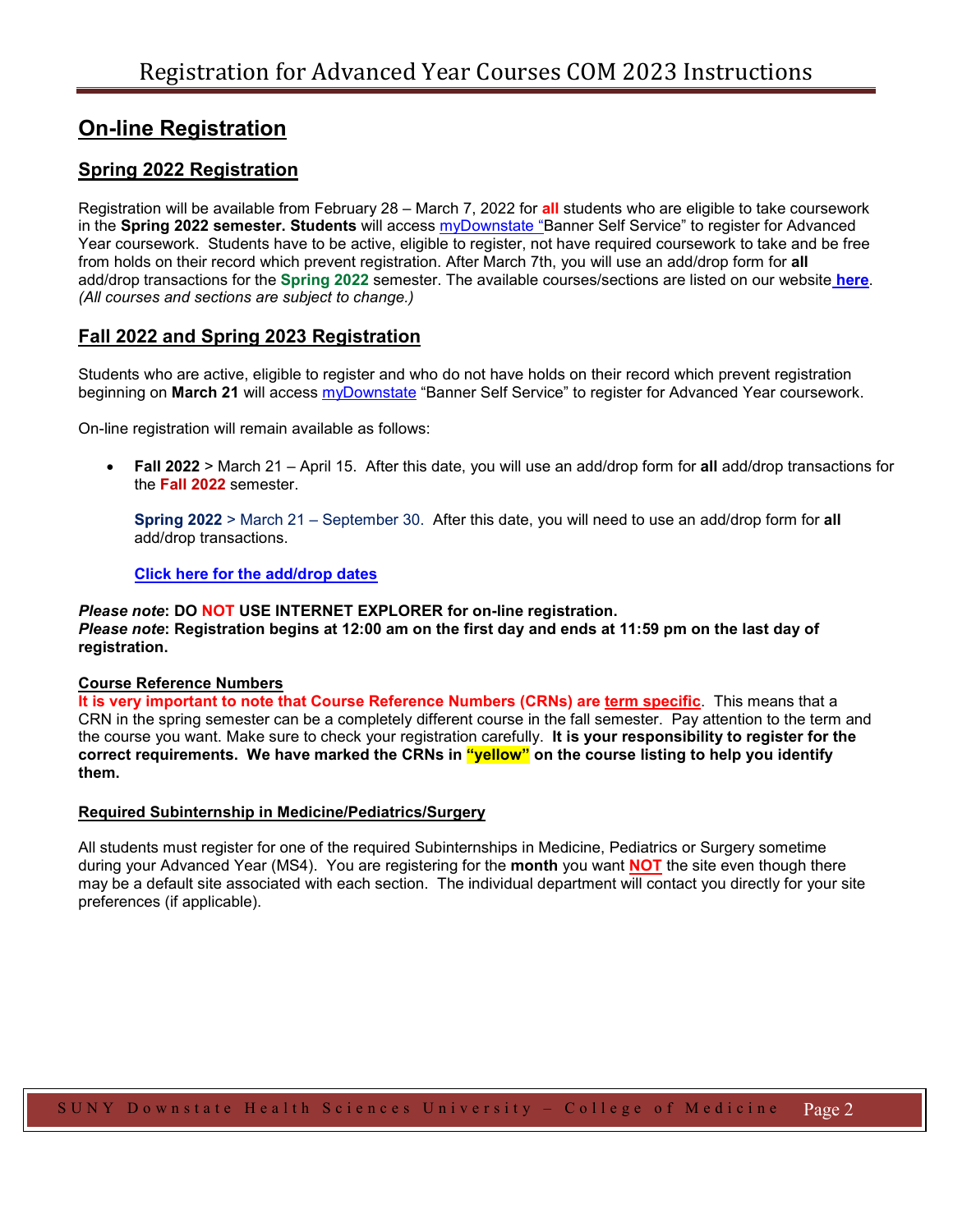#### **Course Catalog**

The online course sections listings will be updated throughout the registration period. **It is important to read the course descriptions also, which can be found within [Banner Self-Service](https://bannerprod.downstate.edu/pls/prod/twbkwbis.P_WWWLogin)**. Please note that the course catalog is subject to change without notice throughout the academic year.

You will enter the 4-digit **"CRN"** to register for your course. The CRN identifies the section. CRN's are **specific to a particular semester**. **Therefore**, **please make sure you are in the correct term for which you are attempting registration and have identified the correct CRN. You are responsible for registering for the correct course(s).**

#### **Other Scheduling Options**

- $\triangleright$  All other registrations (i.e. research electives (other than the REP requirement), off-campus electives, tailormade electives, etc.) are accomplished by using the "Proposal for Extramural/Tailor-Made Elective Form." Make sure to read the instructions very carefully for getting credit for these experiences. All course registration must be completed **PRIOR** to starting a course. **NO RETROACTIVE CREDIT WILL BE GRANTED. THERE ARE NO EXCEPTIONS.**
- Changes to the required **Emergency Medicine clerkship** and **Primary Care II** after April 16 can be made by completing a ["Request for Clerkship Change Form"](https://www.downstate.edu/education-training/student-services/registrar/_documents/clerkship_change_form.pdf) pending availability. Signature of the Course director is **required**.
- **Changes to required Core Year Clerkships are not permitted**.

All forms can be found at [https://www.downstate.edu/education-training/student](https://www.downstate.edu/education-training/student-services/registrar/forms.html)[services/registrar/forms.html](https://www.downstate.edu/education-training/student-services/registrar/forms.html)

#### **A Few Important Notes**

- $\triangleright$  Spring 2022 consists of April May and June 2022. [Click here for the calendar](https://www.downstate.edu/education-training/student-services/registrar/_documents/class_meeting_materials/advanced_year_elective_dates_2021_2022.pdf) dates.
- Fall 2022 starts in July 2022. Spring 2023 starts in January 2023.
- With prior permission, you may take your required Primary Care II clerkship and/or your ICU requirement at an away institution. It will **NOT** count against the 8-week maximum for away electives.
- $\triangleright$  You are not registering for your sites unless otherwise noted (exception: Req SubI generally lists HSCB as the default site).
- $\triangleright$  When taking Away Electives, Research Electives (other than the REP) and Tailor-Made Electives you must follow **[instructions for receiving credit](https://www.downstate.edu/education-training/student-services/registrar/_documents/extramural_tailor-made_elective_forms/procedure_for_applying_away_elective.pdf)** and submit the completed form and accompanying documentation **at least one month prior to start date**. **NO CREDIT WILL BE GRANTED IF THESE COURSES ARE NOT ON YOUR SCHEDULE BEFORE THE START DATE!** There are no exceptions.
- **No add/drop for any course is permitted less than one month prior to its start date.**
- $\triangleright$  Closed Error message but appears to have space: This is because the courses have cross-listings. You may remember this from your undergraduate days and from our earlier registration cycle. This means that more than one section shares maximum enrollment numbers. So even if the section you want looks open, you may be blocked from taking it due to the cross-listings. If you have questions about this during the registration process, send an email to [REGISTRAR@DOWNSTATE.EDU.](mailto:REGISTRAR@DOWNSTATE.EDU)

If you have questions about what to register for in the Spring 2022 semester, some suggestions are:

- $\triangleright$  Take required courses like Primary Care II, or the required Emergency Medicine clerkship.
- Take your required SubI in Internal Medicine, Pediatrics or Surgery if you are going into one of those fields.
- $\triangleright$  Take an elective in an area of interest.